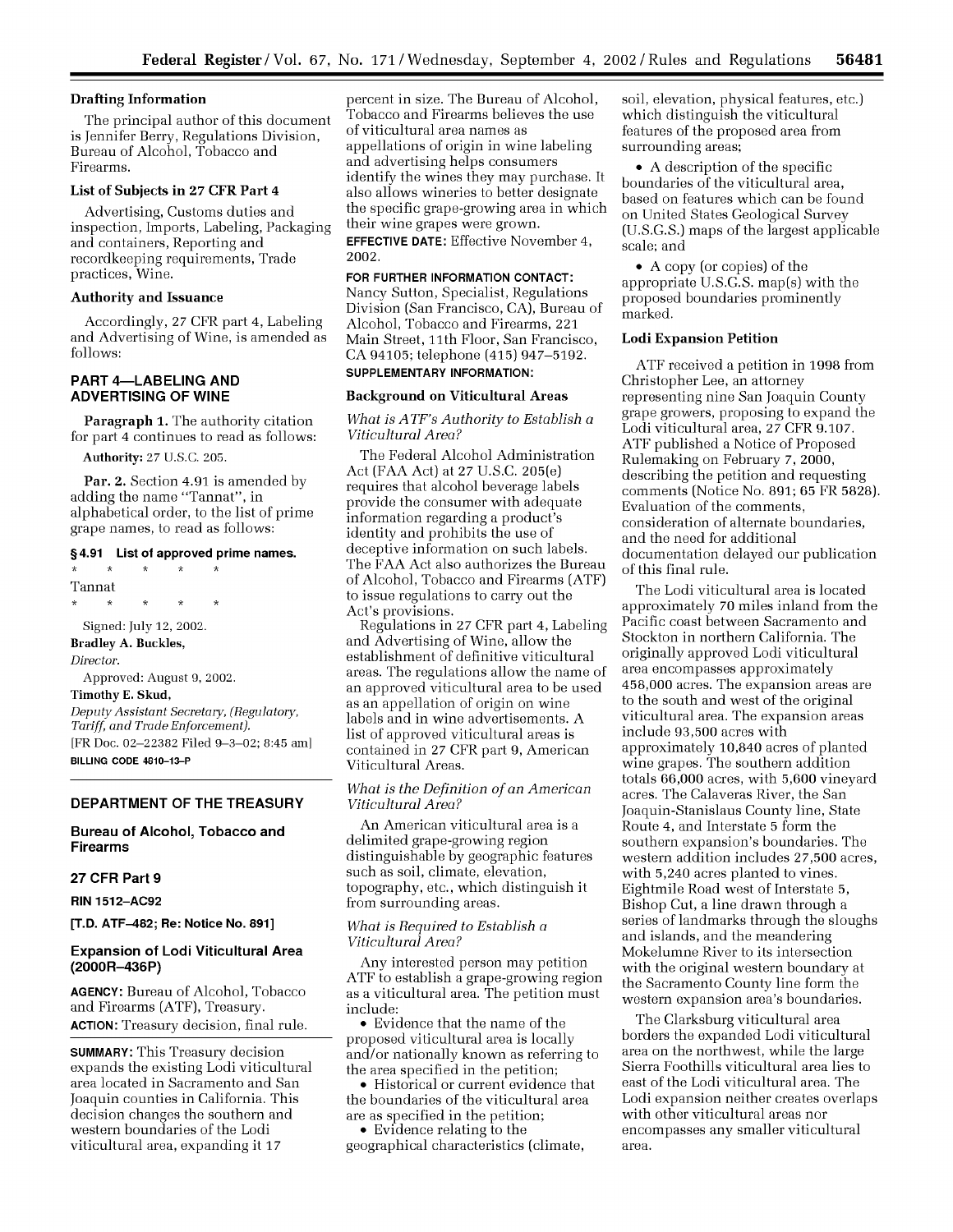# **Notice of Proposed Rulemaking**

#### *Comments*

The Notice of Proposed Rulemaking, Notice No. **891,** requested comments from all interested persons concerning the expansion of the Lodi viticultural area by April *7,* 2000. ATF received twenty-three comments from individuals and groups, including industry members, the Lodi Appellation Winery Association, the Lodi-Woodbridge Winegrape Commission, and the West Lodi Growers group.

ATF received five favorable comments from four industry members and one Lodi resident. These comments indicated the expansion area is recognized by the Lodi name, and that its climate and soil are similar to the original area. An industry member with 40 years viticulture experience, who has farmed grapes in the original and expanded western Lodi viticultural area, noted that he uses similar farming and irrigation practices for all his vineyards and sells the grapes on the same contracts for the same prices.

The Lodi-Woodbridge Winegrape Commission, which has concurrent boundaries with California's Crush District **11,** took a neutral position on the area's expansion. The Commission's boundaries encompass the original and expanded Lodi viticultural area.

The Lodi Appellation Winery Association comment letter, containing eight signatures, opposed the viticultural area's expansion. In **1982,** the Association actively worked to define the original Lodi viticultural area. The Association continues to believe the viticultural area's original boundaries are correct, based on their collective experience and knowledge. Three individual industry members sent comments similar to the Association's opposing comments.

The Lodi Appellation Winery Association contends the expansion is an attempt at economic gain that could create consumer confusion and hurt the Lodi viticultural area name. The letter noted that the expansion petitioner's information on climate, soil, and other elements was based on evidence from paid soil scientists and meteorologists, not from experienced winegrowers of the area. The Association's letter also states that, while the original **1982** Lodi petitioners didn't consider the Linden area (a part of the southern expansion), they did include all existing, significant wine grape plantings to the west.

#### ATF Response

The Lodi Appellation Winery Association letter did not provide evidence substantiating their claims of consumer confusion and faulty climate and soil data. As noted above, ATF did receive a favorable comment from an industry member with extensive viticultural experience on both sides of the original western boundary and the expansion petition group is composed of area vineyard owners who are familiar with local conditions.

## *West Lodi Growers Group Comments*

ATF received six comments from the West Lodi Growers group requesting inclusion of their lands, which are located adjacent to the petitioned western expansion area. The West Lodi Growers group did not object to the expansions, but wished to be included in the expanded Lodi viticultural area. The petitioned western expansion line used mean sea level, or the zero-foot elevation, to realign the boundary from one to two miles west of the original line. The expansion petition stated that the land below mean sea level further to the west had different soils and drainage than the petitioned expansion area.

The West Lodi Growers group asked that the proposed western expansion boundary be moved about two miles further west, encompassing an additional **13,000** acres of agricultural land, much of which is below mean sea level. The West Lodi Growers group provided substantive documentation of this land's soil and drainage conditions in support of their request for inclusion in the expanded Lodi viticultural area.

Terry Prichard, an Extension Soil and Water Specialist for the University of California at Davis, collected and analyzed independent soil samples from the western Lodi area below mean sea level. The West Lodi Growers group included Mr. Prichard's findings in their comments. His study indicates that these soils have neutral pH, mineral soil classifications, and viticulture production capabilities identical to the western expansion area adjacent to the original boundary line. Mr. Prichard states the only distinguishing factor between the two western expansion areas is the difference in elevation, above or below mean sea level.

The drainage management system for the western Lodi area below mean sea level includes a system of levees, allowing for successful viticulture. The latest soil survey, completed in **1977,** does not account for changes in the last **25** years. Since **1977,** the soil has been altered from an organic to a mineral soils classification through drainage management, the physical mixing of soils, and natural oxidation. To the west of the expanded boundary line, the soils gradually revert to an organic classification. The soil pH level in the

western expansion area is now typically above **7,** or neutral. The organic matter content of the surface soils (0-24 inch depth) has fallen to an average of 1.2%, with the deeper soils (24-28 inch depth) averaging 0.2%. Thus, the soil in the area below sea level now resembles that of the original Lodi viticultural area.

Soil scientist, horticulturist, and vineyard consultant Stanley Grant also evaluated the West Lodi Growers' lands below mean sea level by taking and evaluating field soil samples and by using federal Soil Conservation Service information. The tested soils correlated well with the USDA Soil Survey of San Joaquin County, California, for mineral soils, and clay and silt clay loams, but had little correlation to the County's organic mucks and mucky silt loams. Laboratory testing of field samples indicated the surface organic matter ranged between 4.1% and 8.4%, within the range for mineral soils and below the range for organic soils. The surface pH ranged between *6.7* and *7.9,* being neutral to slightly alkaline, also indicative of mineral soils.

Mr. Grant notes that the continuous cultivation of the West Lodi Growers' lands has changed their soil character from organic to mineral and extended the mineral soils further west, below sea level, than indicated on the **1975-1977** soil survey maps. The differences between the soils to the immediate east and west of the original Lodi west boundary at Interstate **5** are negligible, reflecting strong soil similarities between Lodi's original and expanded western area. In contrast, the area outside and to the west of the expanded Lodi viticultural area boundary line maintains its organic soil character.

Irrigation advisor Todd Otto stated the water table in the West Lodi Growers area, above or below mean sea level, plays no major role in wine grape production. He stated that the water table in west Lodi can be successfully regulated through irrigation drainage management. With their drainage infrastructure, he added, the west Lodi area growers have an advantage over the central Lodi growers in removing excess water.

# **ATF Determination**

After evaluating all comments, ATF asked for additional information and documentation from the expansion petitioner. The expansion petitioner provided further evidence, including updates in 2001, on the soil, climate, and name recognition for their proposed southern and western expansion areas showing their similarity to the original Lodi viticultural area.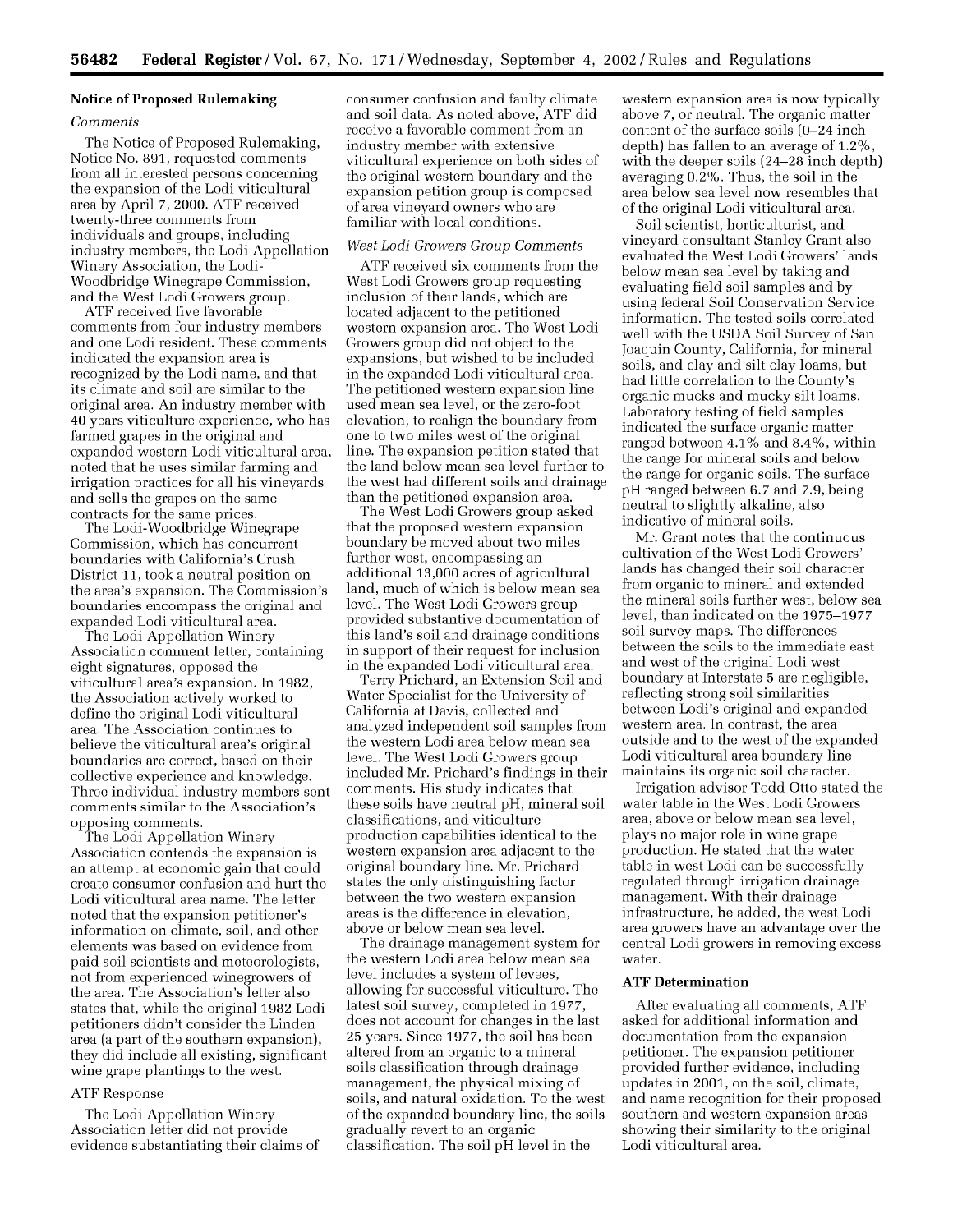ATF also sought further documentation and evidence from the West Lodi Growers group, which sought to further enlarge the proposed western Lodi expansion. In response, the group provided further evidence in support of the additional western expansion. The group's documentation of soil, drainage, and climate conditions in the enlarged expansion area provided substantive and convincing evidence of the similarities between the western Lodi area and the original viticultural area.

Subsequent to reviewing the additional evidence from both sources, ATF asked the expansion petitioner to comment on the West Lodi Growers' request for a larger western expansion. On behalf of the petitioners, attorney Christopher Lee stated that his group supported the larger western expansion requested by the West Lodi Growers group.

In light of the evidence provided, ATF has determined to expand the Lodi viticultural area to encompass the southern expansion area and the entire western expansion area, including the area requested for inclusion by the West Lodi Growers group. This decision is based on: **(1)** The expansion of wine grape growing to areas adjacent to the original Lodi viticultural area since the original **1982** petition, (2) the significant, substantive, and convincing evidence provided regarding the similarities between the original Lodi area and the expansion areas, and **(3)** the support of the expansion petitioners for the addition of the West Lodi Grape Growers group's lands to the Lodi viticultural area. ATF also notes that the expanded Lodi area is still within the boundaries of the Lodi-Woodbridge Winegrape Commission and California Crush District **11.**

This final rule modifies paragraphs (b) and (c) of section **9.107** of **27** CFR part **9,** American Viticultural Areas. The list of maps required to define the Lodi viticultural area is revised, as is the language describing the area's southern and western boundaries. While the northern and eastern boundaries are not changed, ATF has modified the language used in their description to meet plain language requirements. This final rule also corrects a minor error found in the current section 9.107(c)(10). This paragraph's last line, which reads "ending in the "Folsom SE" map);" should read "ending in the Sloughhouse, Calif. map);".

# **The Expanded Lodi Viticultural Area**

*Evidence That the Name of the Area is Locally or Nationally Known*

The Lodi viticultural area expansion petition used the borders of the Lodi-Woodbridge Wine Commission, which is concurrent with California Crush District **11,** and a Lodi Chamber of Commerce map, as evidence that the "Lodi" name is recognized for the original and expanded Lodi viticultural areas. In addition, the expansion petition noted that the city of Lodi's Pacific Bell telephone directory service area includes the western expansion area, while Electoral District Four, commonly referred to as the Lodi/North County/East County District, encompasses the southern expansion area.

# *Historical or Current Evidence That the Boundaries of the Viticultural Area are as Specified in the Petition*

The expanded Lodi viticultural area is within the boundaries of the Lodi-Woodbridge Wine Commission, a group established in **1991** within California Crush District **11** for regional viticultural promotion, research, and education. The "Soil Survey of the Lodi Area," California, **1937,** "California Wine Country," **1968;** and "The Grape Districts of California," undated, include generally all boundary descriptions that encompass the Lodi viticultural area's expanded boundaries.

*Evidence Relating to the Geographical Features (Climate, Soil, Elevation, Physical Features, Etc.) Which Distinguish Viticultural Features of the Proposed Area From Surrounding Areas*

The original Lodi viticultural area final ruling of February **13, 1986,** (T.D.- **223, 51** FR 5324) provides details on the area's geography, soils, and climate. Included within the viticultural area's original boundaries were alluvial fans, flood plains, and lower and higher terraced areas. The climatically moderating effect of the wind gap from San Francisco Bay, as well as the area's soils, provided distinctive grape growing conditions for the Lodi area.

#### **Soil**

The original petition soil information, taken from **1952** and 1954 publications, listed Hanford, Delhi, or Dinuba soils on the alluvial fans and San Joaquin, Madera, Ramona, and Redding soils in the terrace areas. The region west of the original boundary line was described as flood-prone, poorly drained Delta land, with Ryde soils and peat.

The expansion petition, however, provides evidence that the soils within the original and expansion areas are, in fact, alike. The twenty-two soils in the original viticultural area are also in the expansion areas. These soils are generally coarse to moderately fine in texture, moderately well to well drained, and have great depth.

The Lodi viticultural area is a low, relatively flat area located along the western slope of the Sierra Nevada Mountains. This mountain range influences the soils of the viticultural area through the weathering, erosion, and soil deposits along its western slope. Historic climatic fluctuations, including glacial and warm periods, have created the major estuaries that deposit soils within the Lodi area. The western-most expansion portion had organic soils until technology, cultivation, and natural oxidation transformed them into mineral soils.

The soils of the south expansion area are similar to those to its north within the original Lodi viticultural area's boundary lines. The original area and the southern expansion area have predominantly older terrace soils and low Sierra foothill residue soils. The soil associations include Archerdale-Cogna-Finrod, Tokay-Acampo, Madera-San Joaquin-Burella, Cometa San Joaquin-Rocklin, Pentz-Pardee-Keyes-Hadsleville-Mokelumne, Redding-Redbluff-Yellowlark, and Auburn-Whiterock-Argonaut.

The western expansion area soils are a continuation of those found immediately within the original western boundary line. The soil associations include Peliter-Egbert-Sailboat, Merritt-Grangeville-Columbia-Vina-Coyotecreek, Jacktone-Hollenbeck-Stockton, Devries-Rioblancho-Guard, Archerdale-Cogna-Finrod, and Tokay-Acampo. The western-most part of this expansion area, located at or slightly below mean sea level, has a system of man-made levees constructed along sloughs and channels. Between these levees are "islands" equipped with drainage pipes, pumps, and ditches that reduce the water content of the land and facilitate agriculture. Since the soil survey of **1975** to **1977,** the soil's natural oxidation, a factor of the drainage system and the atmosphere, in conjunction with cultivation of the land, has changed the character of the soil from organic to mineral. This area now has the same mineral soil classifications as the rest of the western expansion and as the area inside the original west boundary. These soils now bear little correlation to the area's **1975** to **1977** soil survey.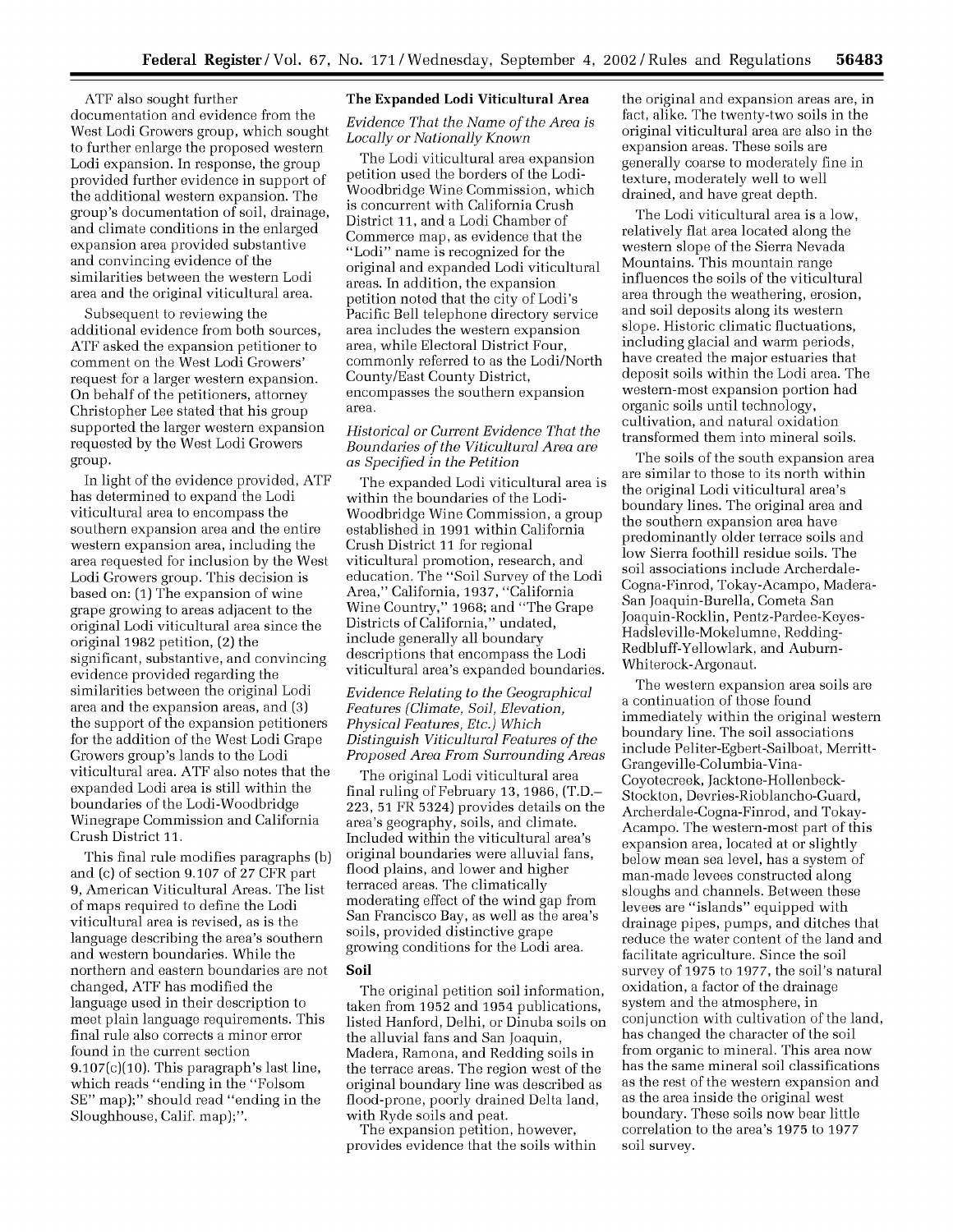# Geography

The original Lodi viticultural area is described as an inland area of alluvial fans, flood plains, and lower and higher terrace lands. The southern expansion of 66,000 acres has similar topography to the area directly north within the original viticultural area's boundaries. The western expansion of 27,500 acres, with elevations varying between ten feet above to ten feet below sea level, is lower than the average elevation of ten feet above sea level at the original west boundary line. However, the flat, low terrain of the original west boundary area and the western expansion area are similar.

#### Climate

The climatically moderating effect of the San Francisco Bay wind gap, originating at the Pacific Ocean and the Golden Gate, along with the Sacramento Delta winds, make the Lodi viticultural area a distinctive grape-growing region. The San Francisco Bay winds travel east, cross the lower elevations, and cool the inland Lodi area. Immediately outside the viticultural area, the climate is naturally warmer to the north and south. However, with the prevailing wind gap effect, it is cooler to the west; it is also cooler to the east due to the cold air drainage from the Sierra Nevada.

The temperatures and rainfall of the expansion areas are similar to the original Lodi viticultural area. A threeyear comparison of degree-day readings and rainfall was made between Linden in the southern expansion and Lockeford, close to the center of the original viticultural area. A similar three-year comparison was made between Canal Ranch in the western expansion area and the city of Lodi in the original viticultural area. The temperature variation was minor, less than 0.5 degree per day over the course of a 210-day growing season for the expansion areas. The rainfall totals, with the exception of an atypically large 1998-1999 Linden total, are similar in amount and variation from year-to-year.

# Regulatory Analyses **and Notices**

# *Does the Paperwork Reduction Act Apply to this Final Rule?*

The provisions of the Paperwork Reduction Act of 1995, 44 U.S.C. chapter 35, and its implementing regulations, **5** CFR part 1320, do not apply to this rule because we impose no requirement to collect information.

# *How Does the Regulatory Flexibility Act Apply to this Final Rule?*

It is hereby certified that this regulation will not have a significant economic impact on a substantial number of small entities or otherwise cause a significant increase in reporting, record keeping, or other compliance burdens on a substantial number of small entities. No new requirements are imposed. ATF approval of a viticultural area is not an endorsement of the wine produced in the area. The approval of this viticultural area petition merely allows the wineries in the area to more accurately describe the origin of their wines to consumers and helps consumers identify the wines they purchase. Thus, any benefit derived from the use and reputation of a viticultural area name is the result of a proprietor's own efforts and consumer acceptance of wines from that area. Accordingly, a regulatory flexibility analysis is not required.

# *Is this a Significant Regulatory Action as Defined by Executive Order 12866?*

We have determined that this regulation is not a significant regulatory action as defined by Executive Order 12866. A regulatory assessment is not required.

# **Drafting Information**

The principal author of this document is Nancy Sutton, Regulations Division, Bureau of Alcohol, Tobacco and Firearms.

# **List of Subjects in 27** CFR Part **9**

Wine.

# **Authority and Issuance**

For the reasons set forth in the preamble, Title **27,** Code of Federal Regulations, part 9, American Viticultural Areas, is amended as follows:

## **PART 9-AMERICAN VITICULTURAL AREAS**

Paragraph **1.** The authority citation for part 9 continues to read as follows:

**Authority:** 27 **U.S.C.** 205.

# **Subpart C-Approved American Viticultural Areas**

Par. 2. Section 9.107 is amended by revising paragraphs (b) and (c) to read as follows:

### **§9.107 Lodi.**

 $(a) * * * *$ (b) *Approved Maps.* The appropriate maps for determining the boundaries of the Lodi viticultural area are 18 U.S.G.S. 7.5 minute series maps and are titled as follows:

(1) Valley Springs SW, Calif. 1962;

(2) Farmington, Calif. 1968

- (Photorevised 1987);
- (3) Peters, CA 1952, (Photorevised 1968);
- (4) Stockton East, Calif. 1968,

(Photorevised 1987);

- (5) Waterloo, Calif. 1968,
- (Photoinspected **1978);**
- **(6)** Lodi South, Calif. **1968,**

(Photorevised 1976);

- (7) Terminous, Calif. **1978;** (Minor Revision 1993);
	- **(8)** Thornton, Calif. **1978;**
- **(9)** Bruceville, Calif. 1968,
- (Photorevised 1980); (10) Florin, Calif. 1968 (Photorevised 1980);
- 

**(11)** Elk Grove, Calif. 1968 (Photorevised 1979);

- (12) Sloughhouse, Calif. 1968 (Photorevised 1980, Minor Revision
- 1993);
- (13) Buffalo Creek, Calif. 1967 (Photorevised 1980);

(14) Folsom SE, Calif. 1954 (Photorevised 1980);

- **(15)** Carbondale, Calif. 1968 (Photorevised 1980, Minor Revision
- 1993); (16) Goose Creek, Calif. **1968**
- (Photorevised 1980, Minor Revision 1993);
- (17) Clements, Calif. 1968 (Minor Revision 1993); and

(18) Wallace, Calif. 1962.

(c) *Boundaries.* The Lodi viticultural area is located in California in the counties of Sacramento and San Joaquin. The beginning point is located at the intersection of the Calaveras River and the San Joaquin-Stanislaus County line (Valley Springs SW, Calif. map).

(1) From the beginning point, proceed south along the San Joaquin-Stanislaus County line to its intersection with State Route 4, also known as Funck Road, TiN, R9E (Farmington, Calif. map);

(2) Then proceed west on State Route 4 (west on Funck Road, then south on Waverly Road, then west through the village of Farmington on Farmington Road) to State Route 4's intersection with Jack Tone Road, TiN, R7E (beginning on the Farmington, Calif. map, passing through the Peters, CA map, and ending on the Stockton East, Calif. map);

**(3)** Then proceed north along Jack Tone Road to its intersection with Eightmile Road, T3N, R7E (ending on the Waterloo, Calif. map);

(4) Then proceed west along Eightmile Road to its intersection with Bishop Cut, T3N, R5E (beginning on the Waterloo, Calif. map, passing through the Lodi South, Calif. map, and ending on the Terminous, Calif. map);